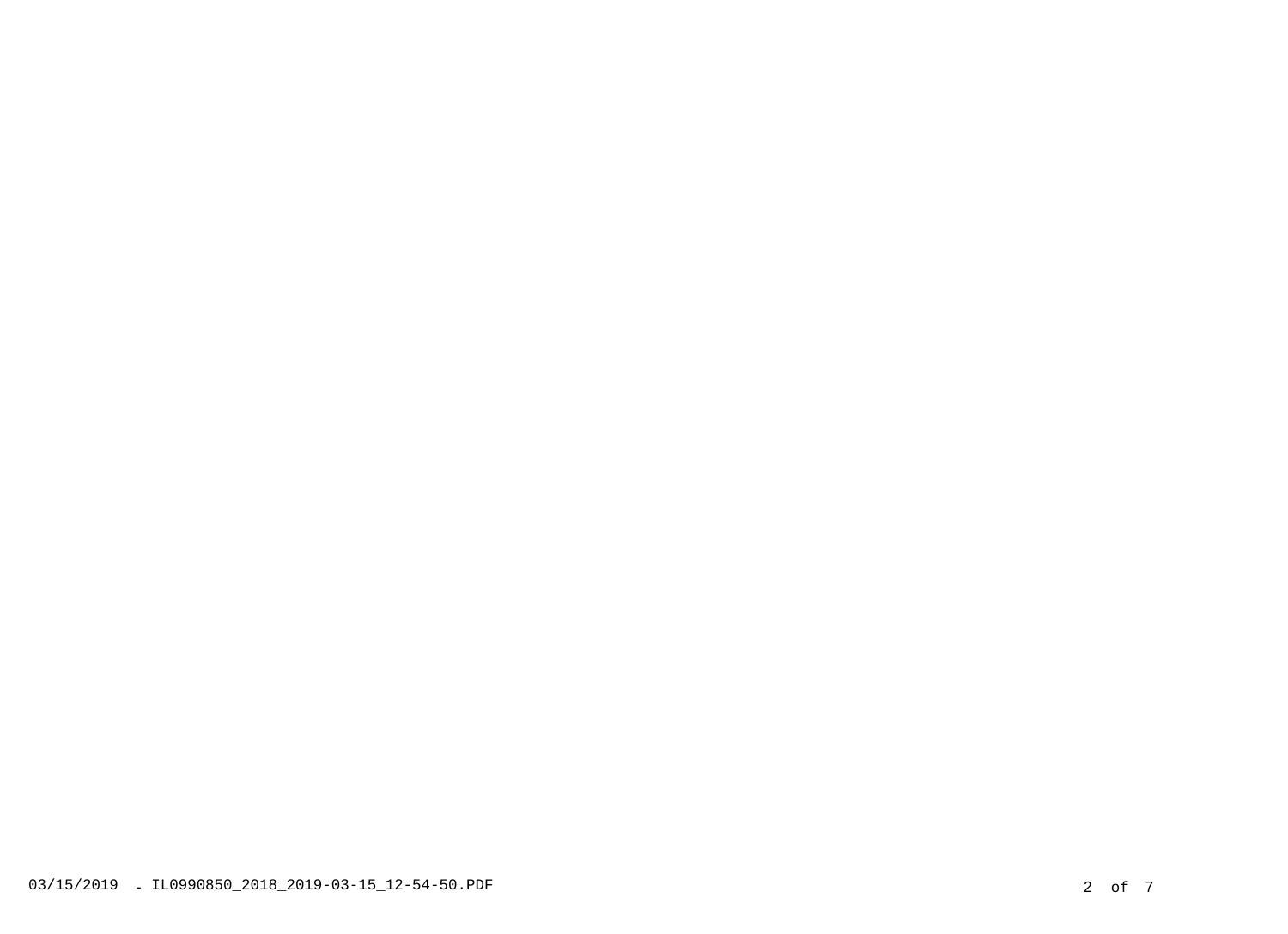#### Source Water Information

| Source Water Name | Type of Water | Report Status | Location                           |
|-------------------|---------------|---------------|------------------------------------|
| WELL 5 (11507)    | GW            |               | OILL SEC20 T33N R1E 400S 1000W NEC |
| WELL 6 (11508)    | GW            |               | WTRL SEC16 T33N R1E 530N 340E SWC  |
| WELL 7 (11509)    | GW            |               | OILL SEC21 T33N R1E 200S 200E NWC  |
| WELL 8 (11510)    | GW            |               | WTRL SEC8 T33N R1E NEQ             |
| WELL 9 (01593)    | GW            |               | 800 FT SE OF WELL 8                |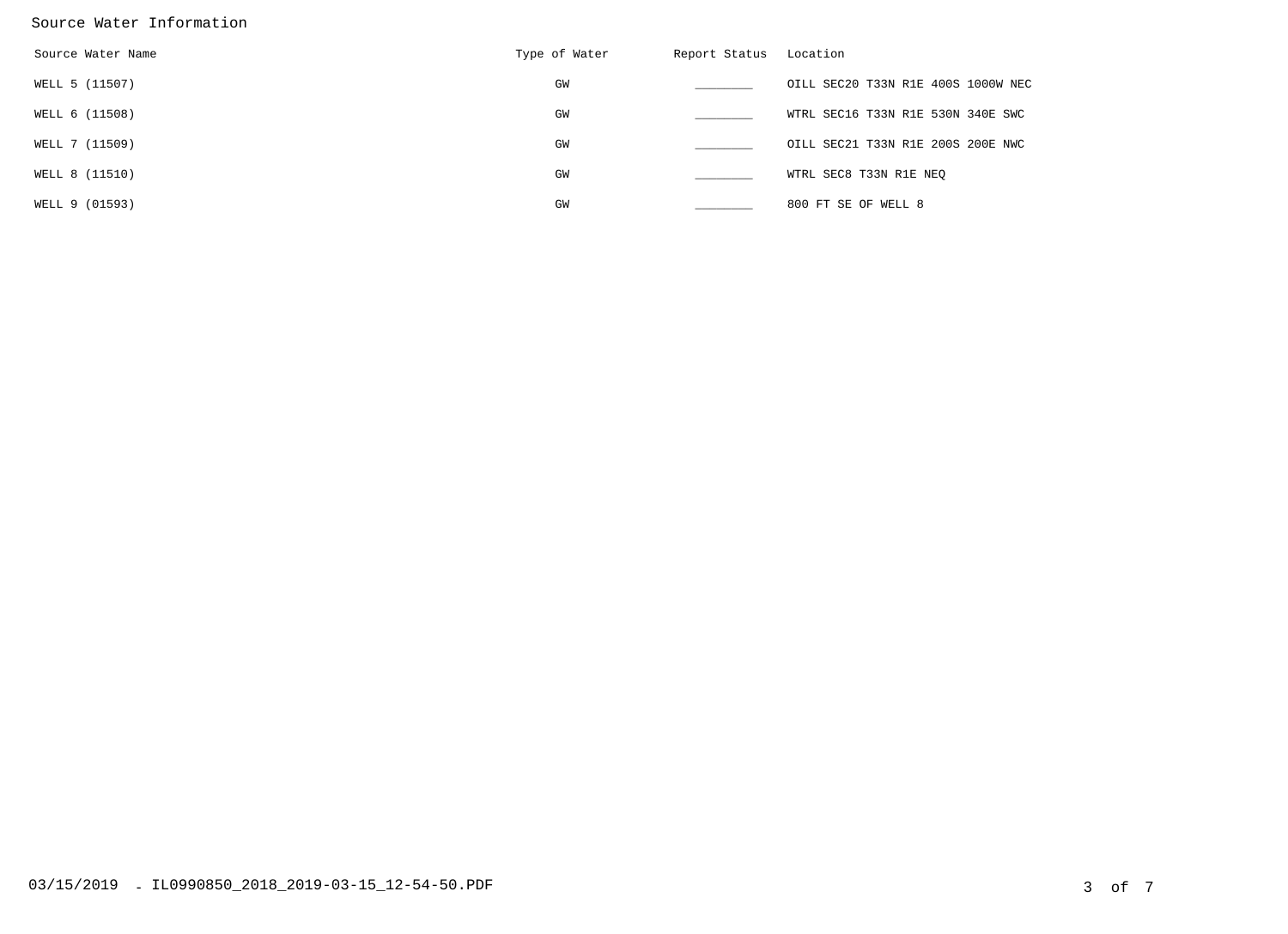#### Source Water Assessment

We want our valued customers to be informed about their water quality. If you would like to learn more, please feel welcome to attend any of our regularly scheduled meetings. The source water assessment for our supply has been completed by the Illinois EPA. If you would like a copy of this information, please stopby City Hall or call our water operator at \_\_\_\_<mark>815-224-1650</mark> \_. To view a summary version of the completed Source Water Assessments, including: Importance of Source Water; Susceptibility to Contamination Determination; and documentation/recommendation of Source Water Protection Efforts, you may access the Illinois EPAwebsite at http://www.epa.state.il.us/cgi-bin/wp/swap-fact-sheets.pl.

Source of Water: PERUTo determine Peru's susceptibility to groundwater contamination, information obtained during a Well Site Survey performed by the Illinois Rural Water Association on March 17, 1999 was reviewed. Based on this information, 26 potential sources of contamination were identified within proximity of this water supply's wells. The Illinois EPA does not consider the city's source water susceptible to contamination. This determination is based on a number of criteria including: monitoring conducted at the wells; monitoring conducted at the entry point to the distribution system; and the available hydrogeologic data on the wells. In anticipation of the U.S. EPA's proposed Ground Water Rule, the Illinois EPA has determined that the water supply is notvulnerable to viral contamination. This determination is based upon the completed evaluation of the following criteria during the Vulnerability Waiver Process: the community's wells are properly constructed with sound integrity and proper site conditions; a hydrogeologic barrier exists that should prevent pathogen movement; all potential routes and sanitary defects have been mitigated such that the source water is adequately protected; monitoring data did notindicate a history of disease outbreak; and a sanitary survey of the water supply did not indicate a viral contamination threat. Because the community's wells are constructed in a confined aquifer, which should minimize the movement of pathogens into the wells, well hydraulics were not considered to be asignificant factor in the vulnerability determination. Hence, well hydraulics were not evaluated for this groundwater supply.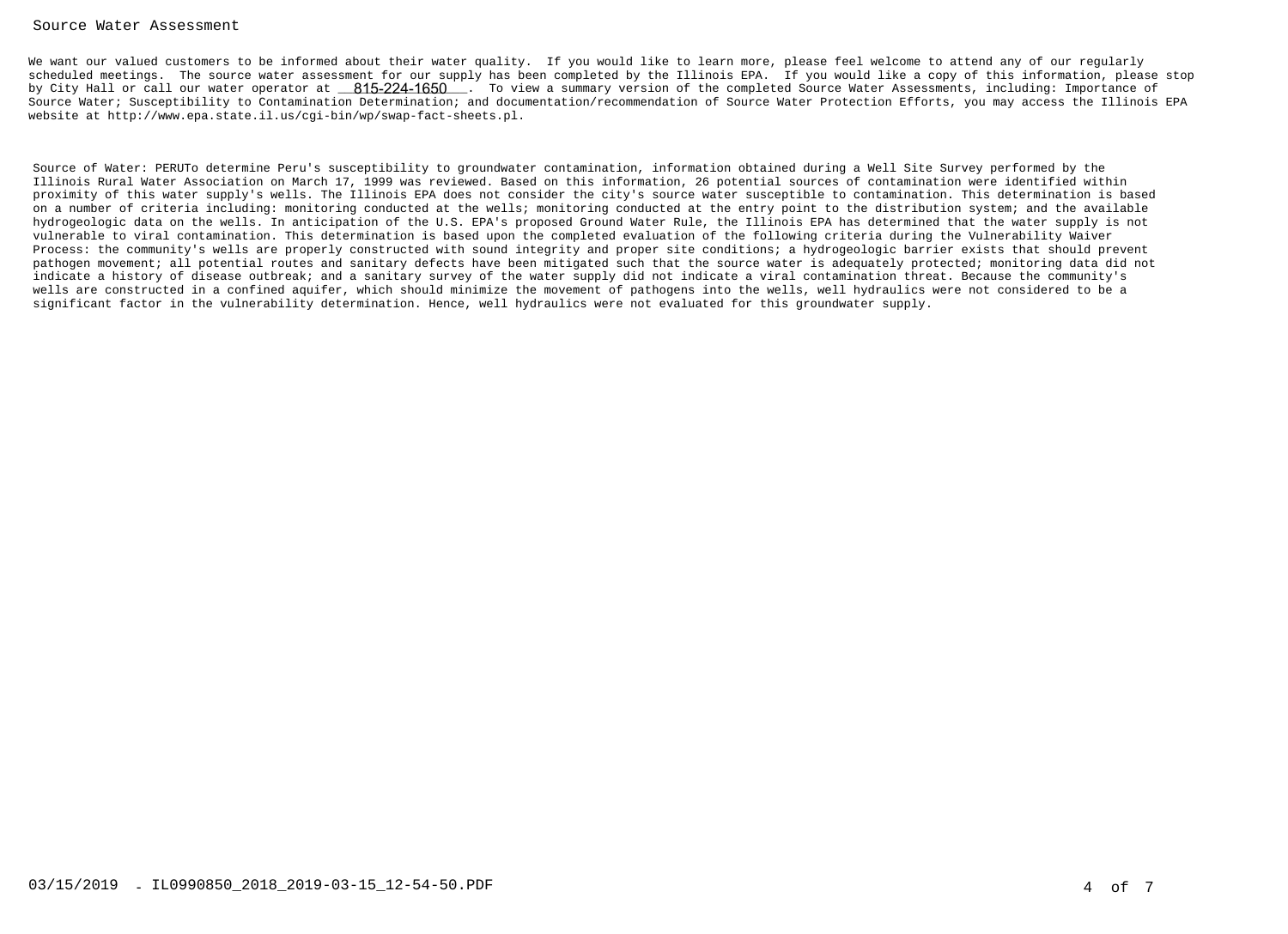#### **2018Regulated Contaminants Detected**

### **Lead and Copper**

Definitions:

 Action Level Goal (ALG): The level of a contaminant in drinking water below which there is no known or expected risk to health. ALGs allow for a margin ofsafety.

| Action Level: The concentration of a contaminant which, if exceeded, triggers treatment or other requirements which a water system must follow. |  |  |  |
|-------------------------------------------------------------------------------------------------------------------------------------------------|--|--|--|
|                                                                                                                                                 |  |  |  |

| Lead and Copper | Date Sampled | MCLG | Action Level<br>(AL) | 90th<br>Percentile | # Sites Over <br>AL | Units | Violation | Likely Source of Contamination                                                                                |
|-----------------|--------------|------|----------------------|--------------------|---------------------|-------|-----------|---------------------------------------------------------------------------------------------------------------|
| Copper          | 09/18/2016   | 1.3  |                      | 1.18               |                     | ppm   |           | Erosion of natural deposits; Leaching from<br>wood preservatives; Corrosion of household<br>plumbing systems. |
| Lead            | 09/18/2016   |      |                      | 6.1                |                     | ppb   |           | Corrosion of household plumbing systems;<br>Erosion of natural deposits.                                      |

#### **Water Quality Test Results**

| Definitions:                                          | The following tables contain scientific terms and measures, some of which may require explanation.                                                                                                                                                                         |
|-------------------------------------------------------|----------------------------------------------------------------------------------------------------------------------------------------------------------------------------------------------------------------------------------------------------------------------------|
| Avq:                                                  | Regulatory compliance with some MCLs are based on running annual average of monthly samples.                                                                                                                                                                               |
| Level 1 Assessment:                                   | A Level 1 assessment is a study of the water system to identify potential problems and determine (if possible) why<br>total coliform bacteria have been found in our water system.                                                                                         |
| Level 2 Assessment:                                   | A Level 2 assessment is a very detailed study of the water system to identify potential problems and determine (if<br>possible) why an E. coli MCL violation has occurred and/or why total coliform bacteria have been found in our water<br>system on multiple occasions. |
| Maximum Contaminant Level or MCL:                     | The highest level of a contaminant that is allowed in drinking water. MCLs are set as close to the MCLGs as feasible<br>using the best available treatment technology.                                                                                                     |
| Maximum Contaminant Level Goal or MCLG:               | The level of a contaminant in drinking water below which there is no known or expected risk to health. MCLGs allow<br>for a margin of safety.                                                                                                                              |
| Maximum residual disinfectant level or<br>MRDL:       | The highest level of a disinfectant allowed in drinking water. There is convincing evidence that addition of a<br>disinfectant is necessary for control of microbial contaminants.                                                                                         |
| Maximum residual disinfectant level<br>goal or MRDLG: | The level of a drinking water disinfectant below which there is no known or expected risk to health. MRDLGs do not<br>reflect the benefits of the use of disinfectants to control microbial contaminants.                                                                  |
| na:                                                   | not applicable.                                                                                                                                                                                                                                                            |
| $m$ rem:                                              | millirems per year (a measure of radiation absorbed by the body)                                                                                                                                                                                                           |
| $ppb$ :                                               | micrograms per liter or parts per billion - or one ounce in 7,350,000 gallons of water.                                                                                                                                                                                    |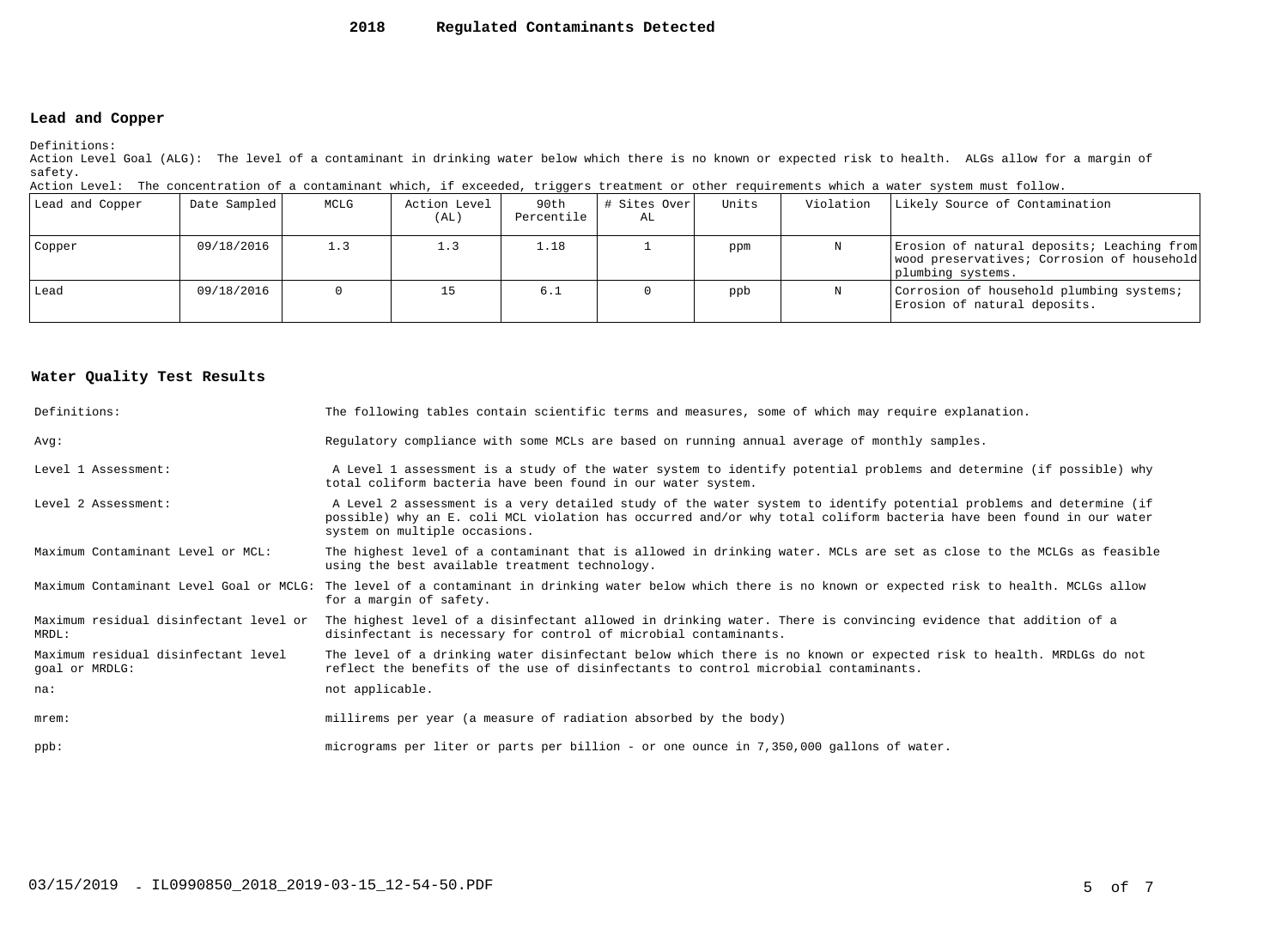## **Water Quality Test Results**

| ppm:                       | milligrams per liter or parts per million - or one ounce in 7,350 gallons of water. |  |
|----------------------------|-------------------------------------------------------------------------------------|--|
| Treatment Technique or TT: | A required process intended to reduce the level of a contaminant in drinking water. |  |